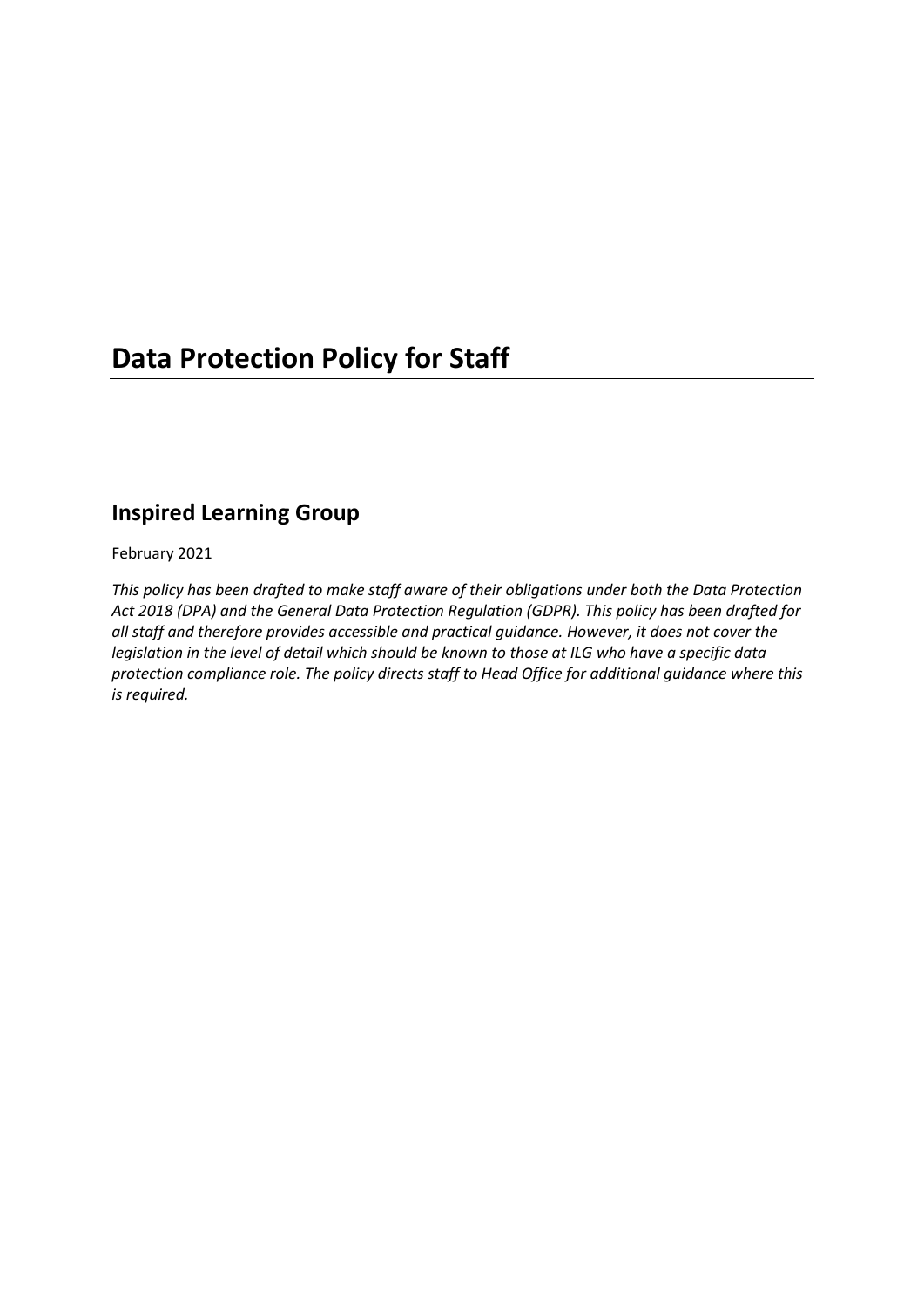#### **Contents**

| $\mathbf{1}$   |  |
|----------------|--|
| $\overline{2}$ |  |
| 3              |  |
| 4              |  |
| - 5            |  |
| -6             |  |
|                |  |
| 8              |  |
| 9              |  |
| -10            |  |
| -11            |  |
|                |  |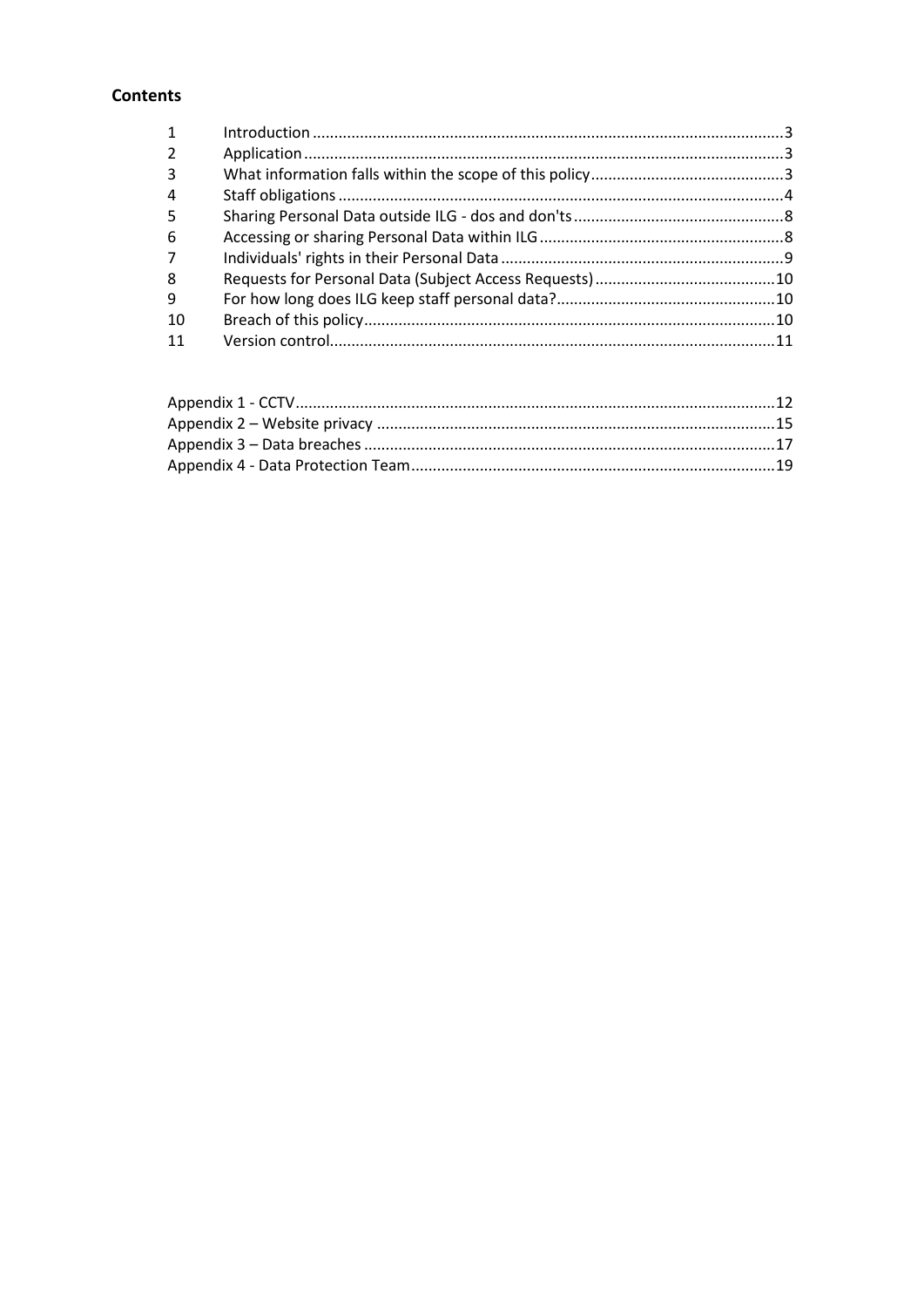#### <span id="page-2-0"></span>1 **Introduction**

- 1.1 This policy is about staff obligations under the data protection legislation. Data protection is about regulating the way that ILG uses and stores information about identifiable people (Personal Data). Data protection legislation also gives people various rights regarding their data - such as the right to access the Personal Data that ILG holds on them.
- 1.2 All ILG settings (including Head Office) collect, store and process Personal Data about staff, pupils, parents, suppliers and other third parties. It is recognised that the correct and lawful treatment of this data will maintain confidence in ILG and will ensure that ILG operates successfully.
- 1.3 All staff are obliged to comply with this policy when using Personal Data on our behalf. Any breach of this policy may result in disciplinary action.
- 1.4 Head Office is responsible for helping staff to comply with ILG's data protection obligations. All queries concerning these matters should be raised with a member of the Data Protection Team.

#### <span id="page-2-1"></span>2 **Application**

- 2.1 This policy applies to all staff working at ILG (whether directly or indirectly), whether paid or unpaid, whatever their position, role or responsibilities, which includes employees, contractors, peripatetic teachers, agency staff, work experience / placement students, apprentices and volunteers.
- 2.2 Employees only: This policy does not form part of a contract of employment and may be amended by ILG at any time.

#### <span id="page-2-2"></span>3 **What information falls within the scope of this policy**

- 3.1 Data protection concerns information about individuals.
- 3.2 Personal Data is data which relates to a living person who can be identified either from that data, or from the data and other information that is available.
- 3.3 Information as simple as someone's name and address is their Personal Data.
- 3.4 Examples of places where Personal Data might be found are:
	- 3.4.1 on a computer database;
	- 3.4.2 in a file, such as a pupil report;
	- 3.4.3 a register or contract of employment;
	- 3.4.4 pupils' exercise books, coursework and mark books;
	- 3.4.5 health records; and
	- 3.4.6 email correspondence.
- 3.5 Examples of documents where Personal Data might be found are:
	- 3.5.1 a report about a child protection incident;
	- 3.5.2 a record about disciplinary action taken against a member of staff;
	- 3.5.3 photographs of pupils;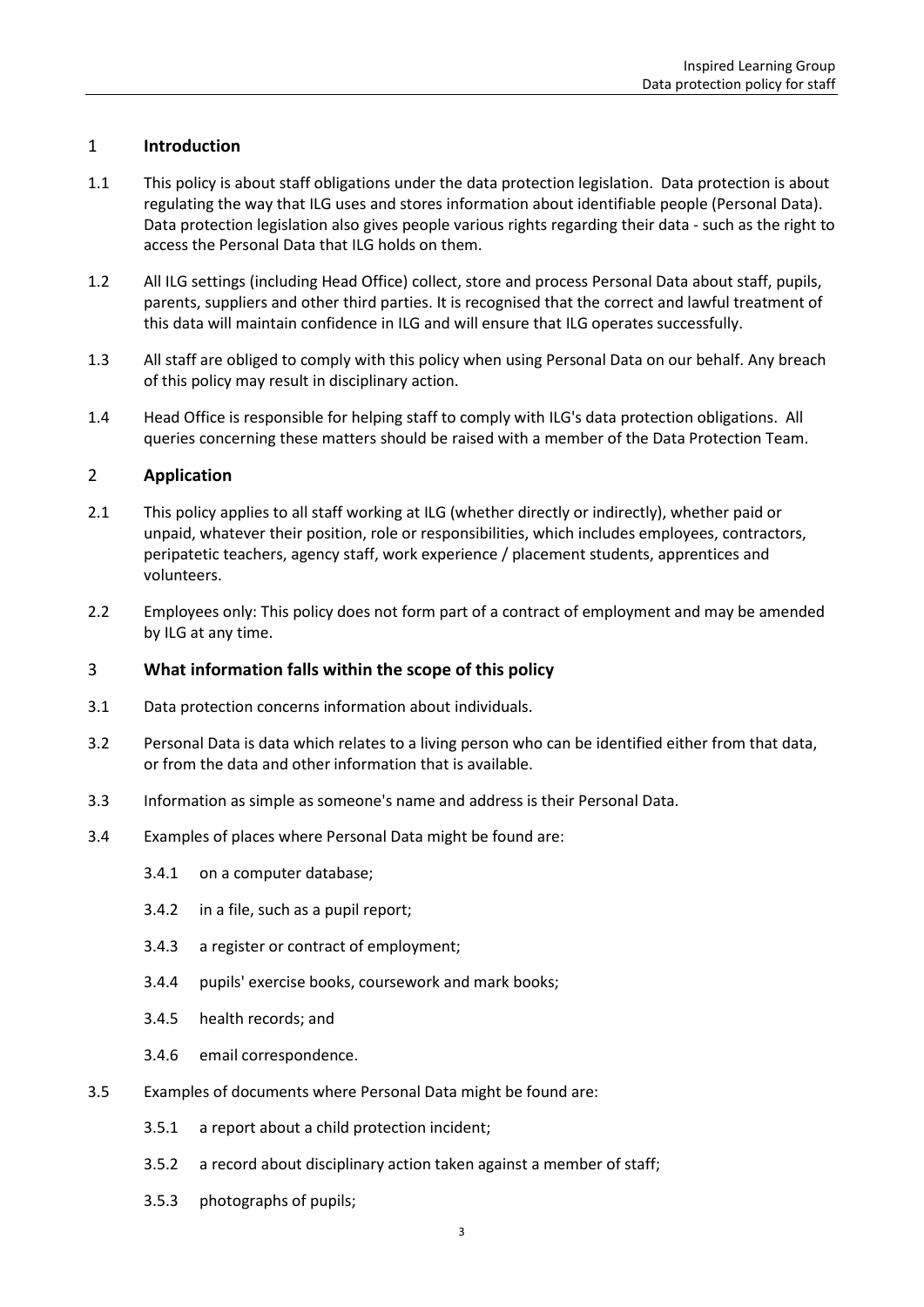- 3.5.4 records of a job interview;
- 3.5.5 contact details and other personal data held about pupils, parents and staff and their families;
- 3.5.6 contact details of a member of the public who is enquiring about placing their child at a school or nursery;
- 3.5.7 financial records of a parent;
- 3.5.8 information on a pupil's performance; and
- 3.5.9 an opinion about a parent or colleague in an email.
- 3.6 These are just examples there may be many other things that are used and created that would be considered Personal Data.
- <span id="page-3-1"></span>3.7 **Categories of Sensitive Personal Data:** The following categories are referred to as **Sensitive Personal Data** in this policy and in the Information Security Policy. Due to the nature of the Data, specific care must be taken in the following areas:
	- 3.7.1 information concerning child protection or safeguarding matters;
	- 3.7.2 information about serious or confidential medical conditions and information about special educational needs;
	- 3.7.3 information concerning serious allegations made against an individual (whether or not the allegation amounts to a criminal offence and whether or not the allegation has been proved);
	- 3.7.4 financial information (for example about parents and staff);
	- 3.7.5 information about an individual's racial or ethnic origin;
	- 3.7.6 religious beliefs or other beliefs of a similar nature;
	- 3.7.7 physical or mental health or condition;
	- 3.7.8 sex life or sexual orientation;
	- 3.7.9 genetic information;
	- 3.7.10 information relating to actual or alleged criminal activity; and
	- 3.7.11 biometric information (e.g. fingerprints used for controlling access to a building).

#### <span id="page-3-0"></span>4 **Staff obligations**

- 4.1 **Our lawful bases for using your personal data are as follows:**
	- 4.1.1 **Contract**: We need to use your information in order to comply with our contractual obligations and for you to perform your obligations as well. If we do not have a contract with you, for example if you are a volunteer, we will not rely on the contractual basis to use your information.
	- 4.1.2 **Legitimate interests**: This means that ILG is using your personal data where this is necessary for ILG's legitimate interests or someone else's legitimate interests. Specifically,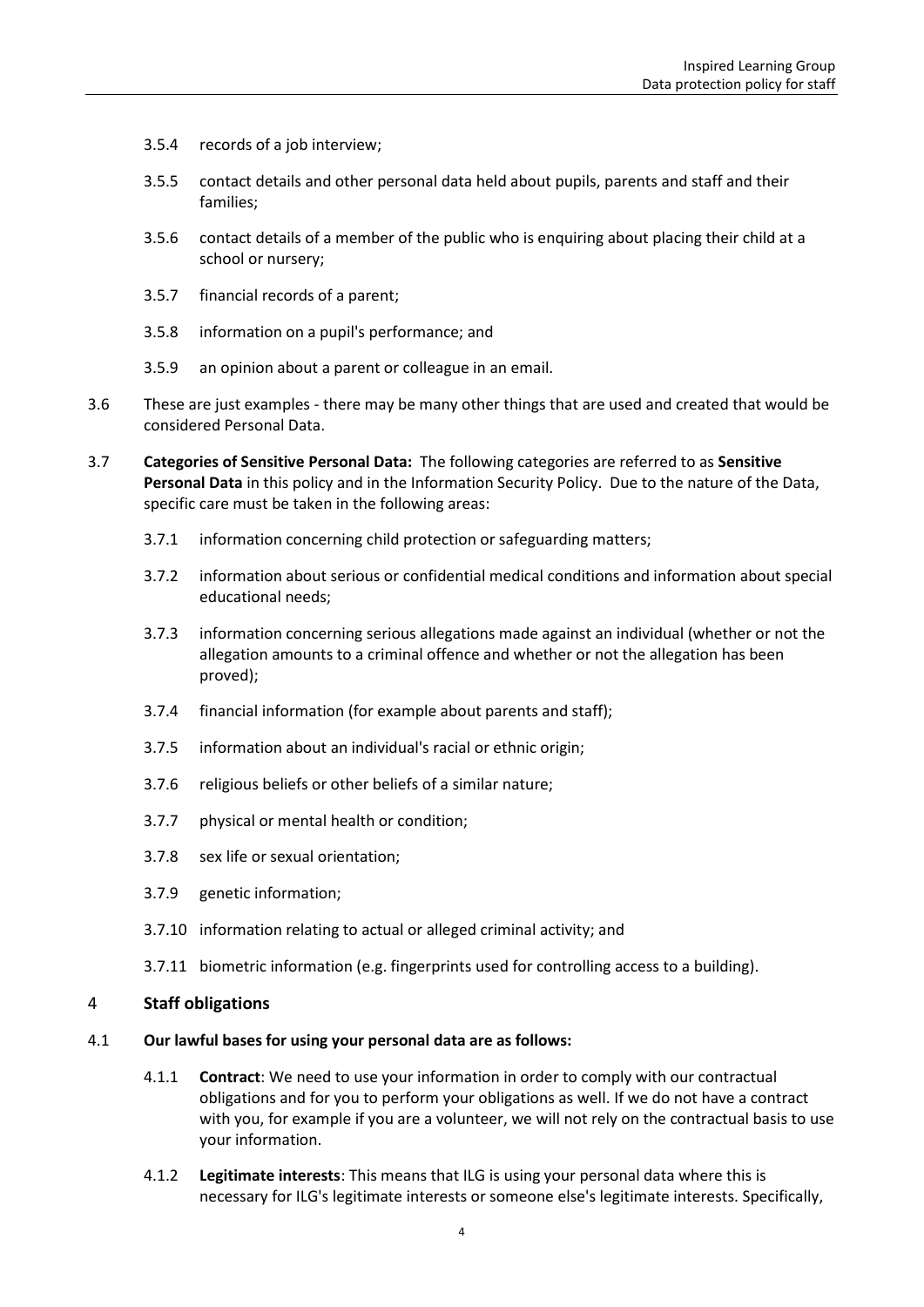ILG has a legitimate interest in educating and looking after its pupils, complying with its agreement with parents for their child to be at the School or Nursery, making sure that we are able to enforce our rights against you, for example, so that we take disciplinary action where appropriate, investigating if something has gone wrong and protecting ILG.

- 4.1.3 **Public task:** This allows ILG to use personal data where doing so is necessary in order to perform a task in the public interest. This basis applies when ILG is using personal data in order to educate and look after its pupils.
- 4.1.4 **Legal obligation**: As a School we have to comply with various laws and this entitles us to use your information where necessary. For example to fulfil our safeguarding duties towards pupils.
- 4.1.5 **Vital interests:** In limited circumstances we may use your information to protect your vital interests or the vital interests of someone else. For example, to prevent someone from being seriously harmed or killed.

#### 4.2 **Personal Data must be processed fairly, lawfully and transparently**

- 4.2.1 What does this mean in practice?
	- (a) "Using" covers virtually everything which is done in relation to Personal Data, including using, disclosing, copying and storing Personal Data.
	- (b) People must be told what data is collected about them, what it is used for, and who it might be shared with. They must also be given other information, such as, what rights they have in their information, how long we keep it for and about their right to complain to the Information Commissioner's Office (the data protection regulator).

This information is provided in a document known as a privacy notice. Copies of ILG's privacy notices can be obtained from a member of the Head Office Data Protection Team. Staff should be aware of the contents of the privacy notice.

- (c) If Personal Data is being used in a way which an individual might think is unfair, staff should speak to a member of the Head Office Data Protection Team.
- (d) Personal Data must only be processed for the following purposes:
	- (i) ensuring that ILG provides a safe and secure environment;
	- (ii) providing pastoral care;
	- (iii) providing education and learning for pupils;
	- (iv) providing additional activities for pupils and parents (for example activity clubs);
	- (v) protecting and promoting ILG's interests and objectives (for example fundraising);
	- (vi) safeguarding and promoting the welfare of pupils; and
	- (vii) to fulfil ILG's contractual and other legal obligations.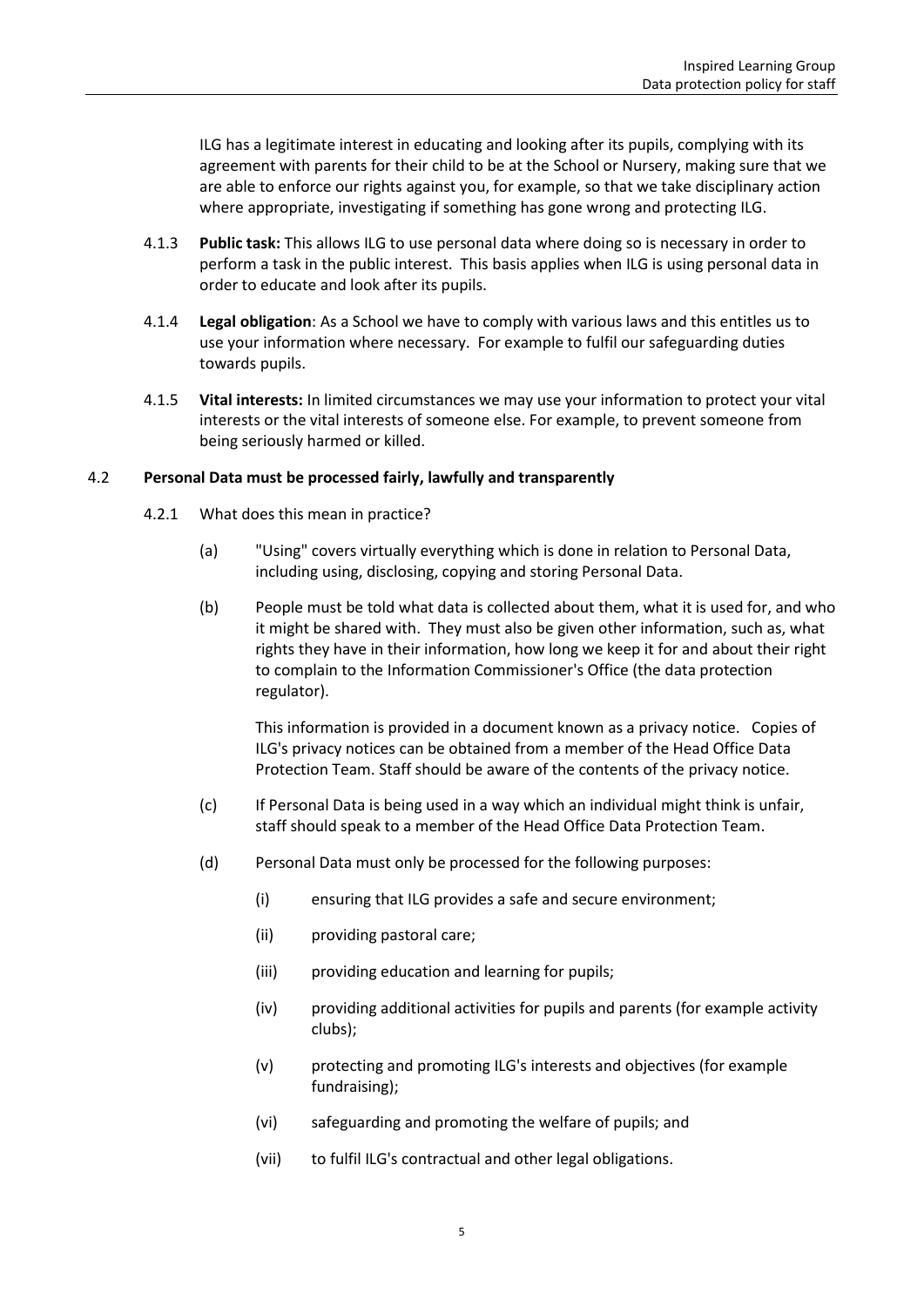(e) If specific consent of the individual is required to use their Personal Data, this must meet certain requirements. Staff must therefore speak to a member of the Head Office Data Protection Team if consent may be needed.

#### 4.3 **Personal Data must only be processed for specified, explicit and legitimate purposes.**

- 4.3.1 What does this mean in practice?
	- (a) For example, if pupils are told that they will be photographed to enable staff to recognise them when writing references, these may not be used for another purpose (e.g. in ILG's prospectus). Staff should refer to ILG's Code of Conduct and the Guidance for Staff on the use of Photographs and Videos of Pupils by ILG for further information relating to the use of photographs and videos.

#### 4.4 **Personal Data held must be adequate and relevant for the purpose**

- 4.4.1 What does this mean in practice?
	- (a) This means not making decisions based on incomplete data. For example, when writing reports, relevant information about the pupil should be used.

#### 4.5 **Excessive or unnecessary Personal Data must not be held**

- 4.5.1 What does this mean in practice?
	- (a) Personal Data must not be processed in a way that is excessive or unnecessary. For example, information about a pupil's siblings may only be collected if that Personal Data has some relevance, such as a sibling fee discount being applicable.

#### 4.6 **Personal Data held must be accurate**

- 4.6.1 What does this mean in practice?
	- (a) Personal Data must be complete and kept up to date. For example, if a parent advises that their contact details have changed, the management information system (MIS) must be updated.

#### 4.7 **Personal Data must not be kept longer than necessary**

- 4.7.1 What does this this mean in practice?
	- (a) A policy is in place which outlines how long different types of data should be kept for and when data should be destroyed. This applies to both paper and electronic documents. Staff need to be aware of the contents of this policy, especially if this is part of their role. Particular care must be taken when deleting data.
	- (b) If guidance on retention periods and secure deletion is needed, staff should speak to a member of the Head Office Data Protection Team.

#### 4.8 **Personal Data must be kept securely**

- 4.8.1 Staff must comply with the following policies and guidance relating to the handling of Personal Data:
	- (a) Information security policy;
	- (b) Guidance for Staff on the use of Photographs and Videos of Pupils by ILG;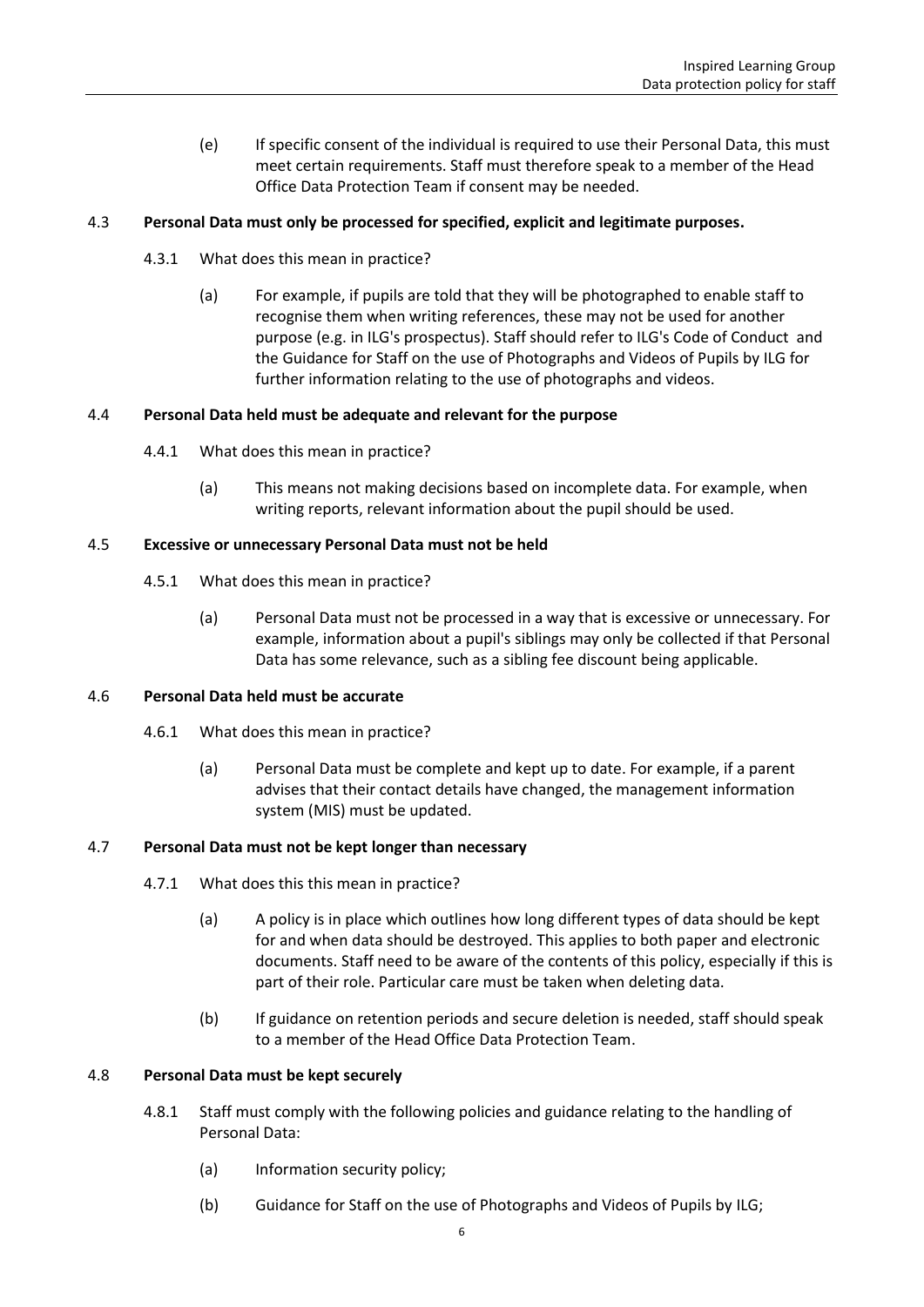- (c) IT acceptable use policy for staff; and
- (d) Information and records retention policy.

#### 4.9 **Personal Data must not be transferred outside the EEA without adequate protection**

- 4.9.1 What does this mean in practice?
	- (a) If personal data needs to be transferred outside the EEA, staff should contact a member of the Head Office Data Protection Team. For example, if a school trip is being arranged to a country outside the EEA.

#### 4.10 **Accountability**

4.10.1 ILG is responsible for and must be able to demonstrate compliance with the data protection principles. All staff are responsible for understanding their particular responsibilities under this policy to help ensure that accountability requirements are met.

#### 4.11 **What personal data do we hold about you and how is this obtained?**

- 4.11.1 Information about you is gathered during the recruitment process for example: information about your education, qualifications and professional achievements, information provided on your application form and during interviews, information from your professional and social media profiles. Also when we receive your personal data (from you and third parties) in carrying out pre-employment checks, for example, when we receive references, confirmation of your fitness to work, your right to work in the UK and criminal records checks.
- 4.11.2 We will hold information about your performance. This includes information about skills, achievements, career progression, performance and disciplinary related matters.
- 4.11.3 We hold and use your financial information such as your bank details, your salary and pension details.
- 4.11.4 We will hold information about your We will hold information about your performance. This includes information about skills, achievements, career progression, performance and disciplinary related matters.
- 4.11.5 We will hold information about any physical or mental health condition you may have which is disclosed to ILG during the recruitment process or at any other stage of your involvement with ILG.
- 4.11.6 Your personal data will be created internally by ILG during the course of your employment or whilst you are volunteering with ILG. An email from the Head to a member of staff complimenting them on class management would be an example of this.
- 4.11.7 Your personal data may be acquired from outside of the ILG community such as from occupational health practitioners or from public authorities such as the Police or the Local Authority Designated Officer.
- 4.11.8 Your personal data will be held on ILG's Single Central Register and in staff files.
- 4.11.9 CCTV is used to make sure the School or Nursery site is safe. CCTV may be monitored by external contractors for security and welfare purposes. CCTV is not used in private areas such as changing rooms or toilets. See Appendix 1 for further details.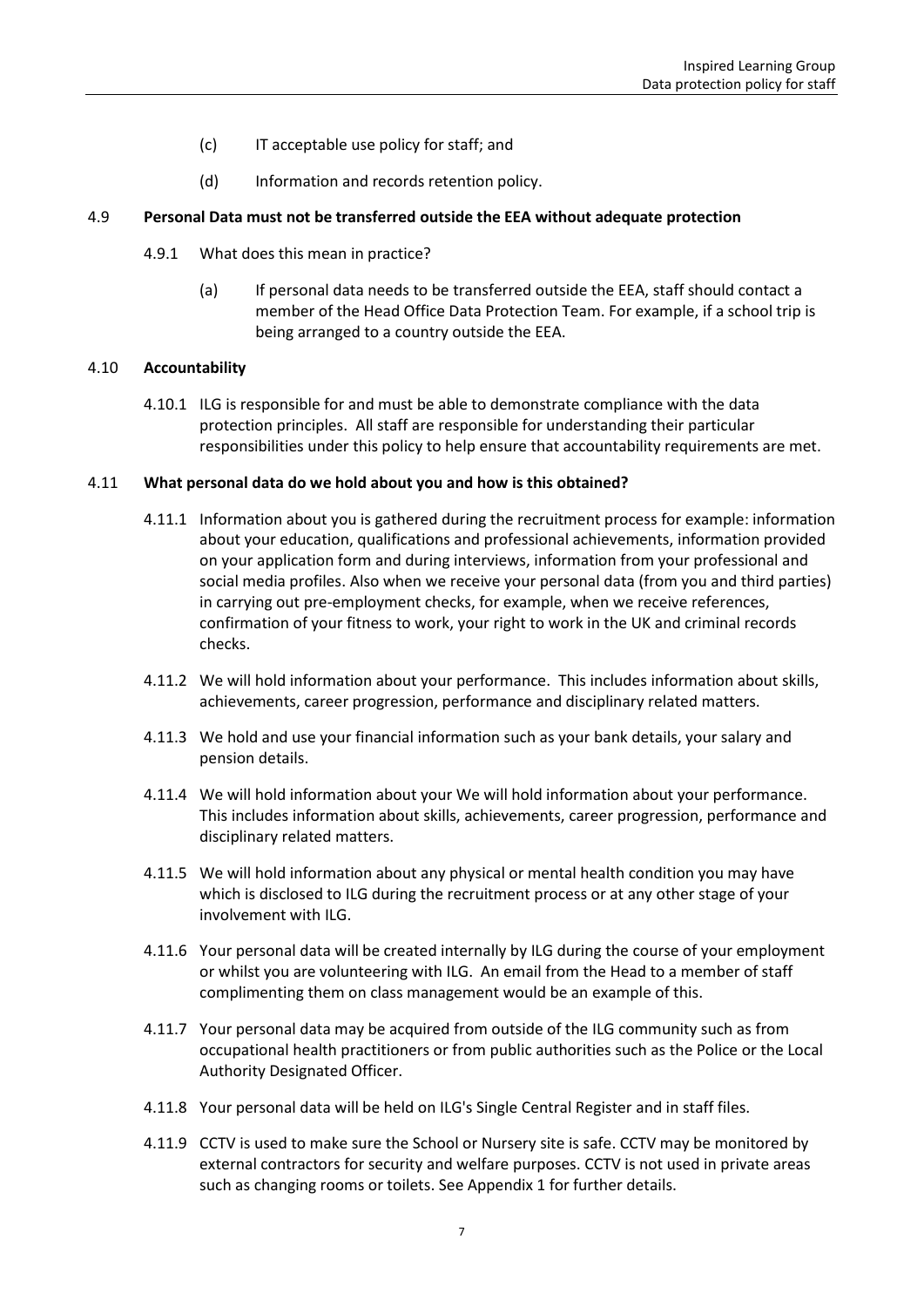- 4.11.10 The use of door access systems may obtain data about staff attendance.
- 4.11.11 Vehicle tracking systems are used on company vehicles.

#### <span id="page-7-0"></span>5 **Sharing Personal Data outside ILG - dos and don'ts**

- 5.1 Staff must be aware of the following dos and don'ts:
	- 5.1.1 **DO** share Personal Data on a need to know basis think about why it is necessary to share data outside of ILG - if in doubt - always ask your Data Protection Co-ordinator.
	- 5.1.2 **DO** encrypt emails which contain Critical School Personal Data described in paragraph [3.7](#page-3-1) above. For example, encryption must be used when sending details of a safeguarding incident to social services.
	- 5.1.3 **DO** make sure that permission is sought from your Data Protection Co-ordinator or member of the Head Office Data Protection Team to share Personal Data on the ILG or setting website.
	- 5.1.4 **DO** share Personal Data in accordance with ILG's Safeguarding policy and procedures. If there are any questions or concerns relating to safeguarding, contact your Designated Safeguarding Lead.
	- 5.1.5 **DO** be aware of "blagging". This is the use of deceit to obtain Personal Data from people or organisations. Advice must be sought from your Data Protection Co-ordinator or member of the Head Office Data Protection Team where there is suspicion as to why the information is being requested or if there is uncertainty regarding the identity of the requester (e.g. if a request has come from a parent but using a different email address).
	- 5.1.6 **DO** be aware of phishing. Phishing is a way of making something (such as an email or a letter) appear as if it has come from a trusted source. This is a method used by fraudsters to access valuable personal details, such as usernames and passwords. **DO NOT** reply to email, text, or pop-up messages that ask for personal or financial information, or click on any links in an email from an unrecognised person. All concerns about phishing must be reported to a member of the Head Office Data Protection Team immediately.
	- 5.1.7 **DO NOT** disclose Personal Data to the Police without permission from a member of the Head Office Data Protection Team (unless it is an emergency).
	- 5.1.8 **DO NOT** disclose Personal Data to contractors without permission from a member of the Head Office Data Protection Team. This includes, for example, sharing Personal Data with an external marketing team to carry out a pupil recruitment event.

#### <span id="page-7-1"></span>6 **Accessing or sharing Personal Data within ILG**

- 6.1 This section applies when Personal Data is accessed or shared within ILG.
- 6.2 Personal Data must only be accessed or shared within ILG on a "need to know" basis.
- 6.3 Examples which are **likely** to comply with data protection legislation:
	- 6.3.1 a teacher discussing a pupil's academic progress with other members of staff (for example, to ask for advice on how best to support the pupil);
	- 6.3.2 sharing Personal Data in accordance with ILG's Safeguarding policy;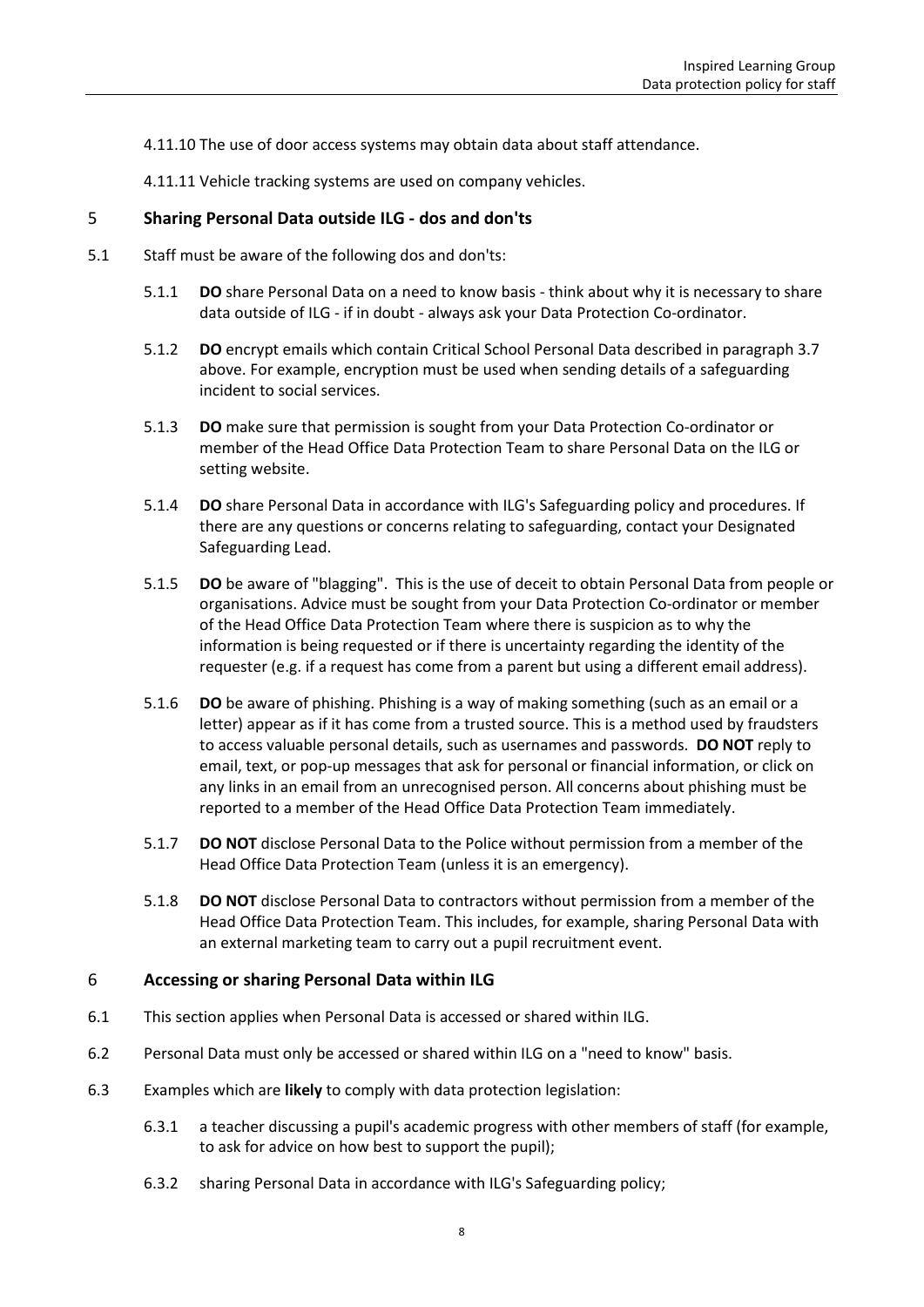- 6.3.3 informing an exam invigilator that a particular pupil suffers from panic attacks; and
- 6.3.4 disclosing details of a teaching assistant's allergy to bee stings to colleagues so that staff will know how to respond (but more private health matters must be kept confidential).
- 6.4 Examples which are **unlikely** to comply with data protection legislation:
	- 6.4.1 the Head or Nursery Manager being given access to all records kept by nurses working within the setting (seniority does not necessarily mean a right of access);
	- 6.4.2 a member of staff looking at a colleague's HR records without good reason. For example, if they are being nosey or suspect their colleague earns more than they do. In fact accessing records without good reason can be a criminal offence (see paragrap[h 10.2](#page-10-1) below).
	- 6.4.3 informing all staff that a pupil has been diagnosed with dyslexia (rather than just informing those staff who teach the pupil); and
	- 6.4.4 disclosing personal contact details for a member of staff (e.g. their home address and telephone number) to other members of staff - unless the member of staff has given permission or it is an emergency.
- 6.5 Personal Data may be shared to avoid harm, for example in child protection and safeguarding matters. Staff would have received training on when to share information regarding welfare and safeguarding issues. If this training has not been provided, contact your Designated Safeguarding Lead as a matter of urgency.
- 6.6 Where you are employed by us in order to fulfil our obligations to you as an employer we will need to share your information with medical professionals, such as occupational health services, where we are making a referral.
- 6.7 If ILG is dealing with a complaint or grievance (e.g. from a colleague or a parent), we will need to share your information with other parties if it is relevant, for example, the appropriate staff at ILG, the colleague or parents making the complaint.
- 6.8 We may need to share your information if there is an emergency, for example, if you are hurt in an accident.

#### <span id="page-8-0"></span>7 **Individuals' rights in their Personal Data**

- 7.1 People have various rights in their information.
- 7.2 Staff must be able to recognise when someone is exercising their rights, so that the matter can be referred. These rights can be exercised either in writing (e.g. in an email) or orally.
	- (a) Your Data Protection Co-ordinator must be informed if anyone (either for themselves or on behalf of another person, such as their child):
		- (i) wants to know what information ILG holds about them or their child;
		- (ii) asks to withdraw any consent that they have given to use their information or information about their child;
		- (iii) wants ILG to delete any information;
		- (iv) asks ILG to correct or change information (unless this is a routine updating of information such as contact details);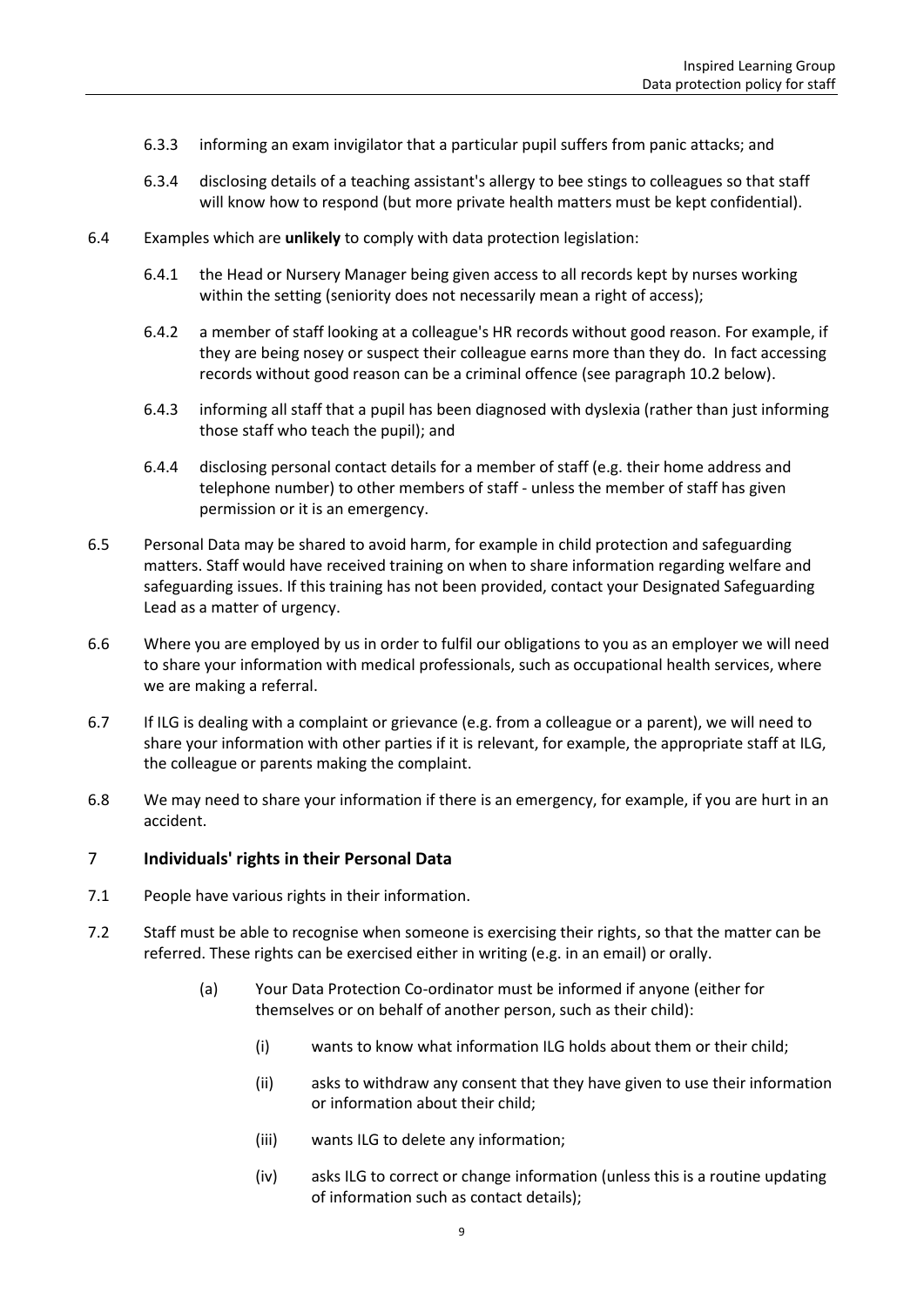- (v) asks for personal data to be transferred to them or to another organisation;
- (vi) wants ILG to stop using their information for direct marketing purposes. Direct marketing has a broad meaning for data protection purposes and might include communications such as the ILG newsletter or alumni events information; or
- (vii) objects to how ILG is using their information or wants ILG to stop using their information in a particular way, for example, if they are not happy that information has been shared with a third party.
- (b) Please note, a person may be committing a criminal offence if they alter, block, erase, destroy or conceal information to prevent it from being disclosed (for example, to prevent its disclosure if a subject access request for that information has been received). Therefore if information or documents are requested by a colleague at ILG who is preparing a response to a request for information, everything must be provided.

#### <span id="page-9-0"></span>8 **Requests for Personal Data (Subject Access Requests)**

- 8.1 One of the most commonly exercised rights mentioned in section [7](#page-8-0) above is the right to make a subject access request. Under this right people are entitled to request a copy of the Personal Data which ILG holds about them (or in some cases their child) and to certain supplemental information.
- 8.2 Subject access requests do not have to be labelled as such and do not even have to mention data protection. For example, an email which simply states "Please send me copies of all emails you hold about me" is a valid subject access request. Always immediately let a member of the Head Office Data Protection Team know if those requests are received.
- 8.3 Receiving a subject access request is a serious matter for ILG and involves complex legal rights. Staff must never respond to a subject access request themselves unless authorised to do so.
- 8.4 When a subject access request is made, ILG must disclose all of that person's Personal Data to them which falls within the scope of their request - there are only very limited exceptions. There is no exemption for embarrassing information - so think carefully when writing letters and emails as they could be disclosed following a subject access request. However, this must not deter staff from recording and passing on information where this is appropriate to fulfil any professional duties, particularly in relation to safeguarding matters.

#### <span id="page-9-1"></span>9 **For how long does ILG keep staff personal data?**

- 9.1 We keep your information for as long as we need to in relation to your employment. We will keep some information after you have left ILG in case this is needed, for example, in relation to our legal obligations.
- 9.2 In some cases we may keep your information for a longer time than usual but we would only do so if we had a good reason and only if we are allowed to do so under Data Protection Law.

#### <span id="page-9-2"></span>10 **Breach of this policy**

10.1 A breach of this policy may be treated as misconduct and could result in disciplinary action including in serious cases, dismissal.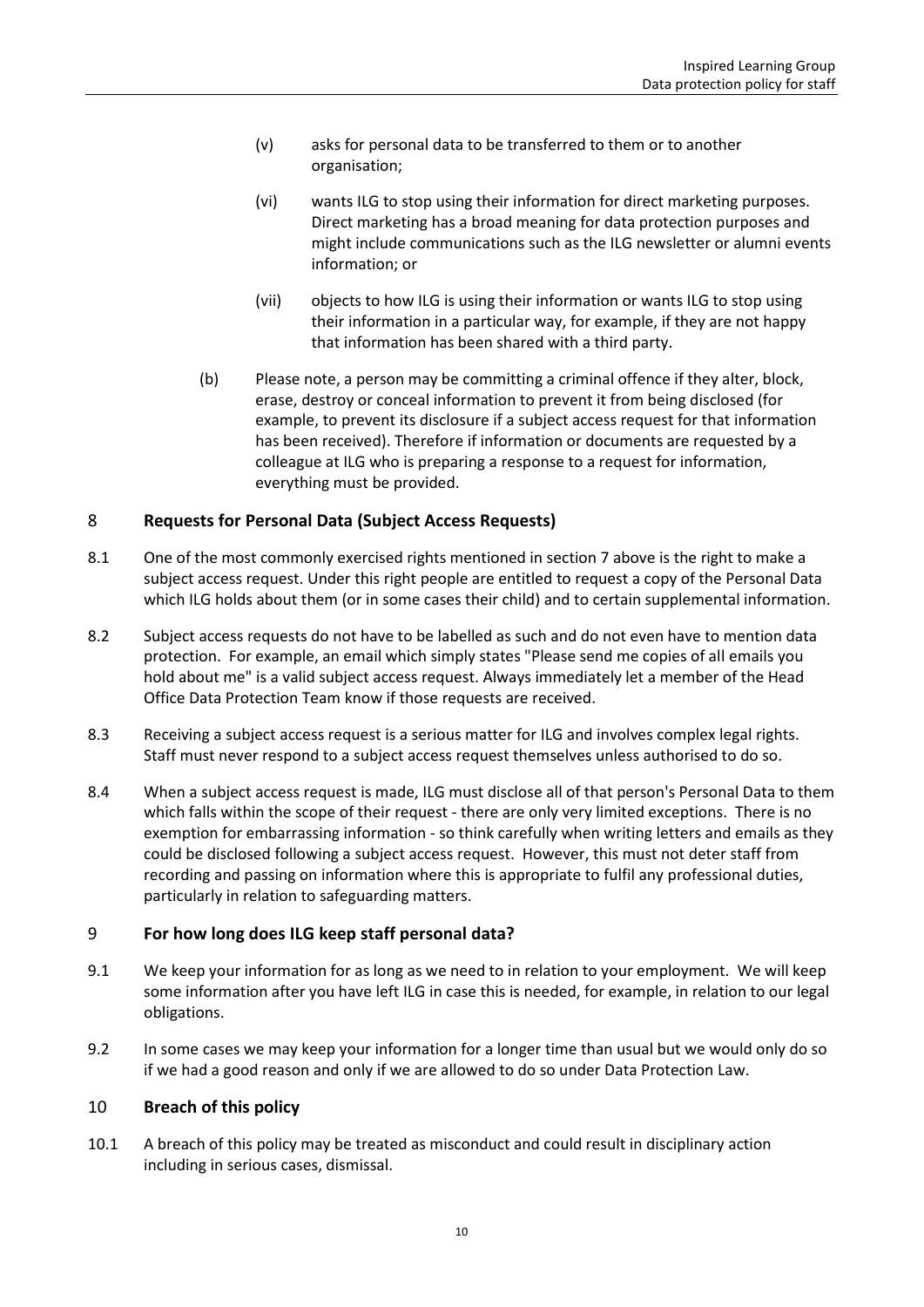<span id="page-10-1"></span>10.2 A member of staff who deliberately or recklessly obtains or discloses Personal Data held by ILG (or procures its disclosure to another person) without proper authority is also guilty of a criminal offence. In some cases, it can also be an offence to re-identify information which has been deidentified. Staff should speak to a member of the Head Office Data Protection Team before doing this.

#### <span id="page-10-0"></span>11 **Version control**

| Date of adoption of this policy     | 22 February 2021   |
|-------------------------------------|--------------------|
| Date of last review of this policy  | 22 February 2021   |
| Date for next review of this policy | February 2024      |
| Policy owner                        | <b>Head Office</b> |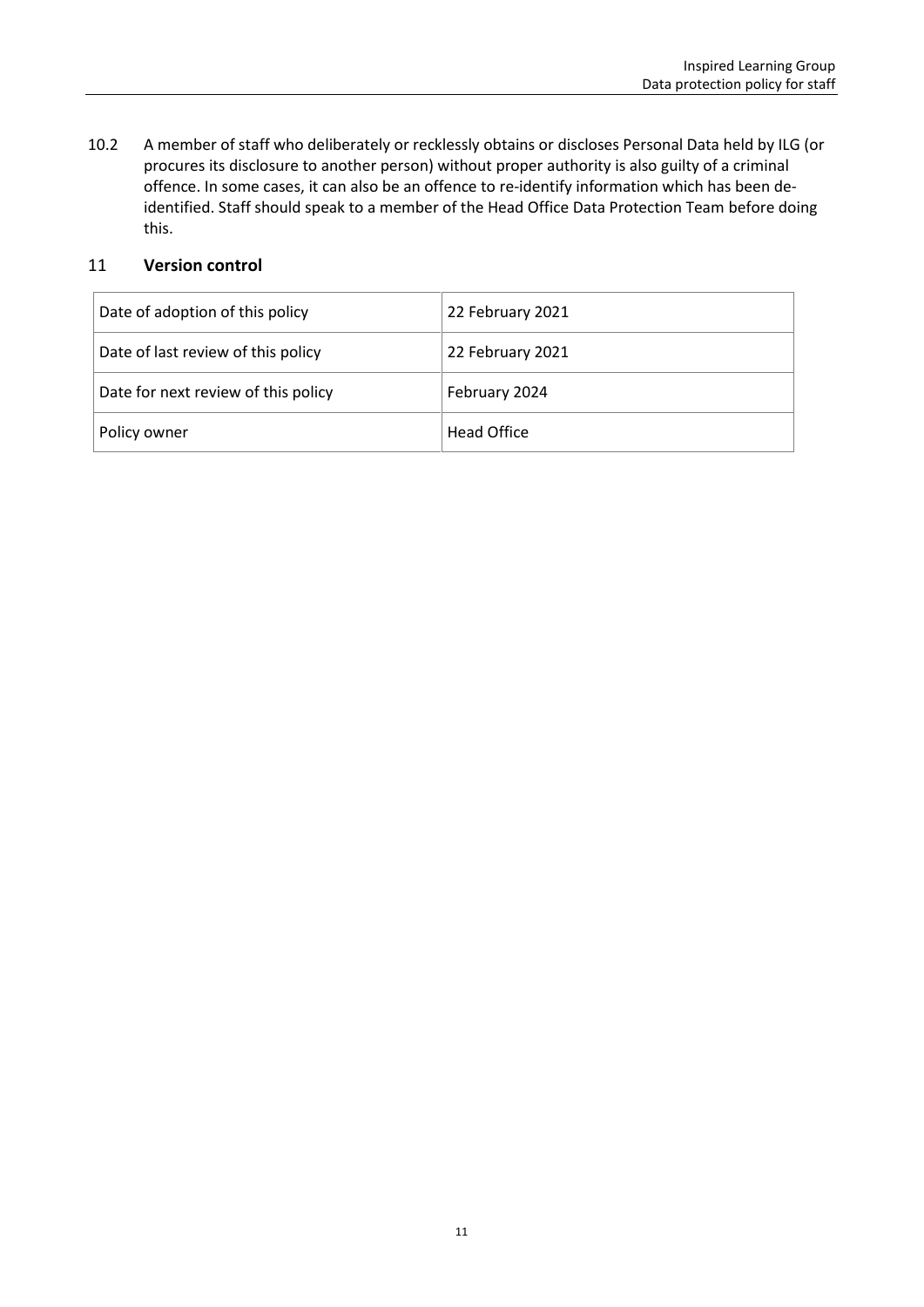#### <span id="page-11-0"></span>**Appendix 1 - CCTV**

#### 1 **The use of CCTV**

- 1.1 CCTV systems are used on all ILG premises. These consist of a number of cameras on each site.
- 1.2 CCTV is used to safeguard the welfare of pupils, staff and visitor; to protect ILG, pupils, parents, staff and visitors from criminal activity such as theft and vandalism; to increase personal safety; to support the protection of property; to aid in the investigation of accidents and incidents and the monitoring of health and safety; and to support law enforcement agencies in the reduction, prevention and detection of crime and to assist in the identification, apprehension and potentially prosecution of offenders.
- 1.3 CCTV footage may contain the personal information of those individuals captured by the recording.

#### 2 **Minimising privacy risks**

- 2.1 The use of CCTV is deemed a necessary and proportionate measure to achieve the purposes listed above.
- 2.2 ILG will review its use of CCTV should a concern be raised about its practices.

#### 3 **The operation of CCTV**

- 3.1 ILG has sited the cameras to view only areas which need to be monitored, for example, they do not monitor neighbouring private residences.
- 3.2 Where CCTV cameras are placed on ILG premises, signs are displayed to alert individuals that their image may be recorded. These will identify ILG as the organisation operating the system, identify the purpose for using the surveillance system and who to contact for further information, where these things are not obvious to those being monitored.
- 3.3 CCTV is not used in areas where individuals will have a heightened expectation of privacy, for example, there are no cameras in toilets or changing rooms.
- 3.4 The cameras have been positioned in a way to ensure their security and to protect them from vandalism. They are designed to produce images of the necessary clarity and quality to meet ILG's purposes.
- 3.5 Images can be extracted from the system if required, for example, under a disclosure to law enforcement agencies and or under a subject access request (please see sectio[n 9](#page-12-0) for more information on subject access requests). ILG is able to obscure parts of the images where required to protect the identity of individuals.
- 3.6 The CCTV does not capture sound recordings.
- 3.7 The CCTV cameras which record the perimeter of the School sites are usually in operation 24 hours a day every day of the year, because this is necessary to meet the purposes for which they were installed (for example, to detect intruders).
- 3.8 ILG is responsible for the operation of all CCTV in accordance with this policy for the purposes identified above.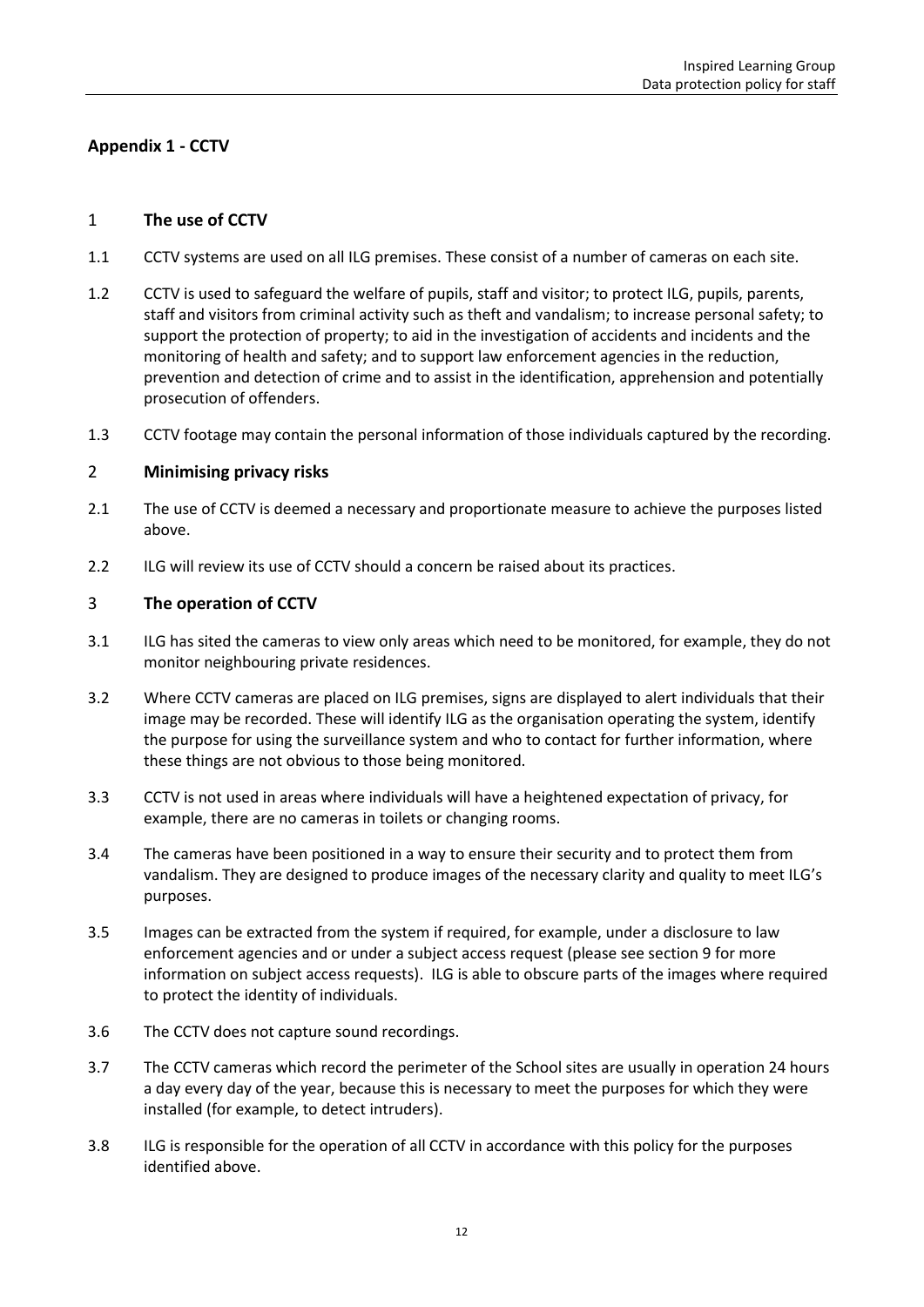- 3.9 ILG will not engage in covert monitoring or surveillance (that is, where individuals are unaware that the monitoring or surveillance is taking place) unless, in highly exceptional circumstances, there are reasonable grounds to suspect that criminal activity or equivalent serious malpractice is taking place and, after suitable consideration, we reasonably believe there is no less intrusive way to tackle the issue.
- 3.10 In the unlikely event that covert monitoring is considered to be justified, ILG will carry out a Data Protection Impact Assessment. The rights of individuals whose images may be captured will always be taken into account in reaching any such decision.

#### 4 **Management and maintenance of CCTV equipment**

4.1 CCTV equipment is managed and maintained by an appointed contractor, including any software updates that may be required. Any concerns or defects should be reported directly to them.

#### 5 **Storage and security**

- 5.1 CCTV footage will be stored securely, and will only be accessed by designated ILG staff and appointed contractor.
- 5.2 CCTV recordings, including any copies made, are encrypted. ILG will also encrypt any copy before it is shared with a third party (such as a law enforcement agency) unless there is a good reason for not doing so.
- 5.3 Any information security breach (for example, any unauthorised access to CCTV footage) must be reported immediately to the Data Protection Co-ordinator.
- 5.4 Where footage is saved following an incident this will be done securely.

#### 6 **Internal use of the CCTV**

6.1 If a member of staff considers that CCTV footage might be needed for an internal matter (e.g. a disciplinary issue) they should speak to the Data Protection Co-ordinator in the first instance.

#### 7 **Retention**

7.1 Compliance with data protection law means that ILG does not retain personal data for longer than is required for the purposes for which it was obtained. Recorded images will normally be retained for 90 days from the date of recording, in accordance with the Information and Records Retention Policy.

#### 8 **Informing individuals about the use of CCTV**

- 8.1 ILG appreciates the importance of being open and transparent about the use of CCTV. This policy is published on ILG's website and is available on request from Head Office.
- 8.2 ILG's privacy notices for parents and pupils includes information about the use of CCTV by ILG. These are available on the individual school or nursery website.

#### <span id="page-12-0"></span>9 **Subject access requests**

- 9.1 Under data protection legislation individuals have the right to access information about themselves which may include images of them in CCTV footage.
- 9.2 Any subject access requests must be made to the Data Protection Co-ordinator.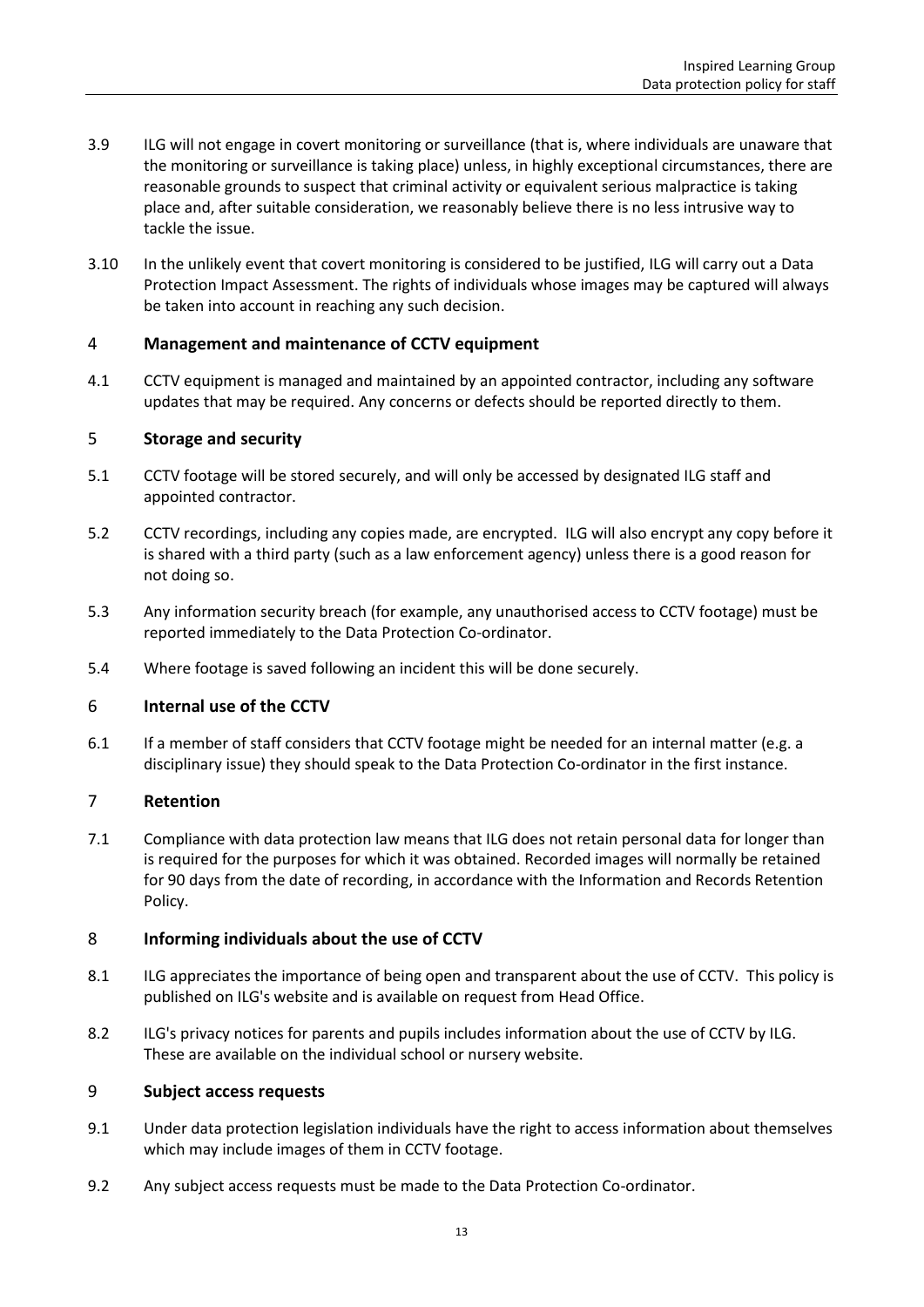#### 10 **Disclosure to law enforcement agencies**

- 10.1 Images from the CCTV system may be disclosed to law enforcement agencies (e.g. the Police) where ILG considers such disclosure necessary (for example, for the prevention and detection of crime). However, any such disclosure will only be in accordance with data protection law.
- 10.2 Any requests from law enforcement agencies should be referred to the Data Protection Coordinator.

#### 11 **Other requests for information**

- 11.1 CCTV footage may be disclosed in other circumstances if this is in accordance with data protection legislation. For example, if required by a court order or if in connection with legal proceedings.
- 11.2 Applications received from outside bodies (e.g. solicitors) to view footage must be referred by staff to the Data Protection Co-ordinator.
- 11.3 CCTV footage will not be made available to the media for commercial or entertainment purposes.
- 11.4 Records will be maintained of all disclosures of CCTV footage.

#### 12 **Contractors (also known as Processors)**

12.1 ILG is required to have a written agreement in place with any organisation which handles the CCTV footage on its behalf (known as processors).

#### 13 **Breaches of this policy**

- 13.1 If staff consider that this policy is not being followed in any respect, they must inform the Data Protection Co-ordinator.
- 13.2 Any breach of this policy by a member of staff will be taken seriously and may result in disciplinary action.

#### 14 **Legal basis for processing**

14.1 ILG considers that there is a legitimate interest in using CCTV for the purposes described above. In addition, anyone attending their premises also has a legitimate interest (ie. so that they are confident that the sites are safe). ILG considers that CCTV is necessary, and that they are being used fairly. The use of CCTV is also in the public interest.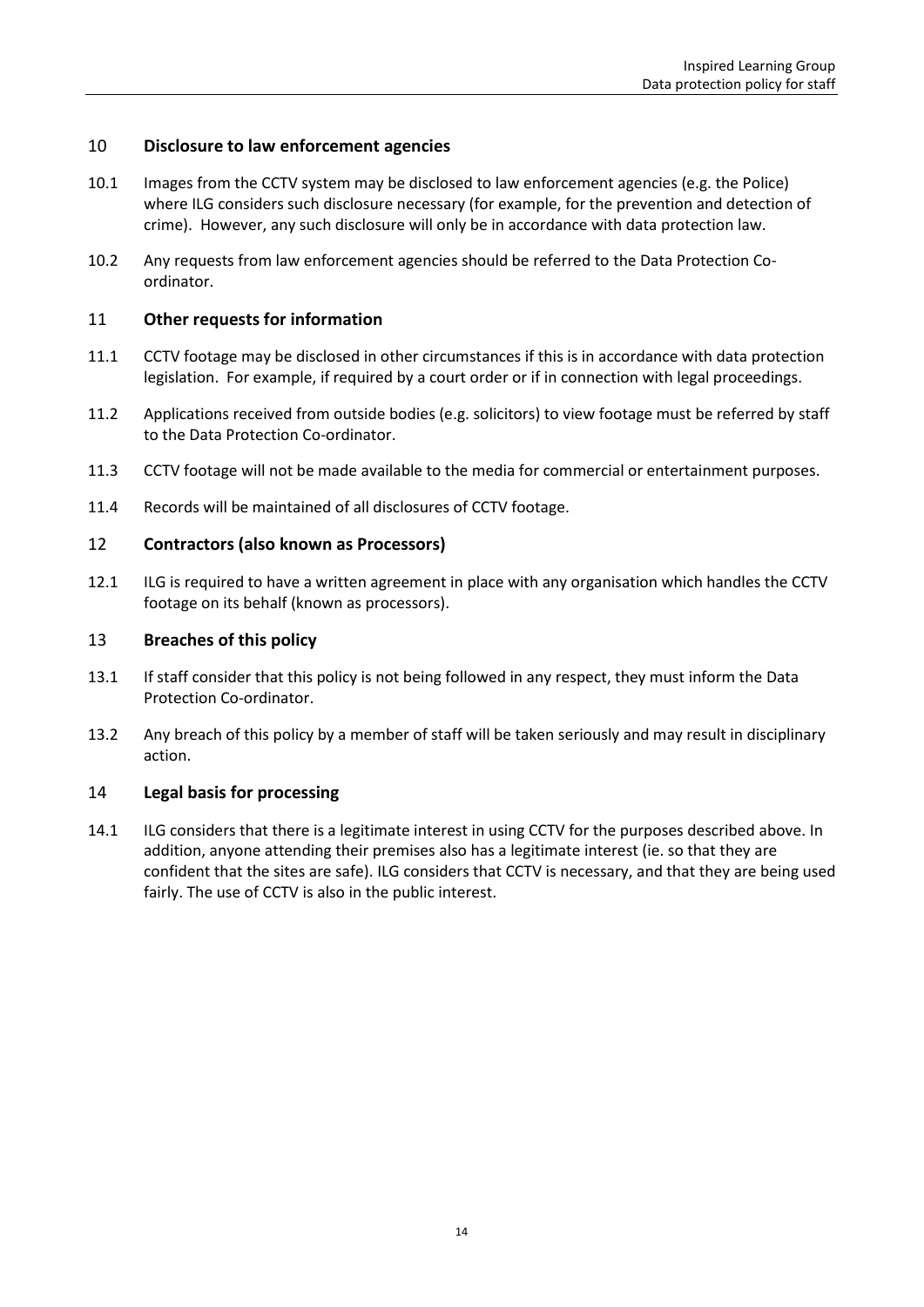#### <span id="page-14-0"></span>**Appendix 2 – Website privacy**

#### 1 **Introduction**

1.1 Website privacy applies to users of all ILG websites (including the individual schools & nurseries), as well as any person who provides services to us – either as an individual, employee or representative of a corporate service provider.

#### **2 Information that is collected and processed**

- 2.1 ILG collects personal data directly from you when you enquire about our products and services, or where ILG enters into a contract to receive services from you or when you use our sites. Information may also be gained from your employer or colleagues. Information may be collected during the period of our relationship.
- 2.2 Personal data may be used to carry out obligations arising from any contracts between us and you, with our customers, with suppliers, or with third parties; to communicate with you, including to provide you with information, products or services; and where it is necessary for our business or our customers' business.

#### 3 **Legal basis for processing**

- 3.1 ILG considers that there is a legitimate interest for collecting personal data. These may include your name, job title, email address, telephone number and address (including bank details if applicable). This is necessary for performance of the contract between us, to manage our relationship with you, to fulfil our obligations, to provide you with purchases, to capture your preferences, to collect technical information, to perform due diligence and to enforce our legal rights.
- 3.2 Feedback may be provided to you on our products and services, which is necessary to improve them.
- 3.3 ILG may contact you about our products and services by email, telephone, post or by text message, but only where we are allowed to under data protection law. If you tell us that you do not want to be contacted for any of these purposes then of course that will be respected. Sometimes we will need your consent before contacting you for these reasons. If you give us your consent then you have a right to withdraw that consent at any time. Any use of your personal data before you withdraw consent remains valid.

#### 4 **Sharing information**

- 4.1 Your information may be shared with third parties where required by law, where it is necessary to administer the working relationship with you or where there is another legitimate interest or legal obligation in doing so. This includes third party service providers who act on our behalf.
- 4.2 If ever in the future, ILG is considering restructuring or selling our business, your information may be shared with the other parties involved and with the relevant professional advisors. This is for our legitimate interest in making sure that potential buyers and partners have the information they need about ILG.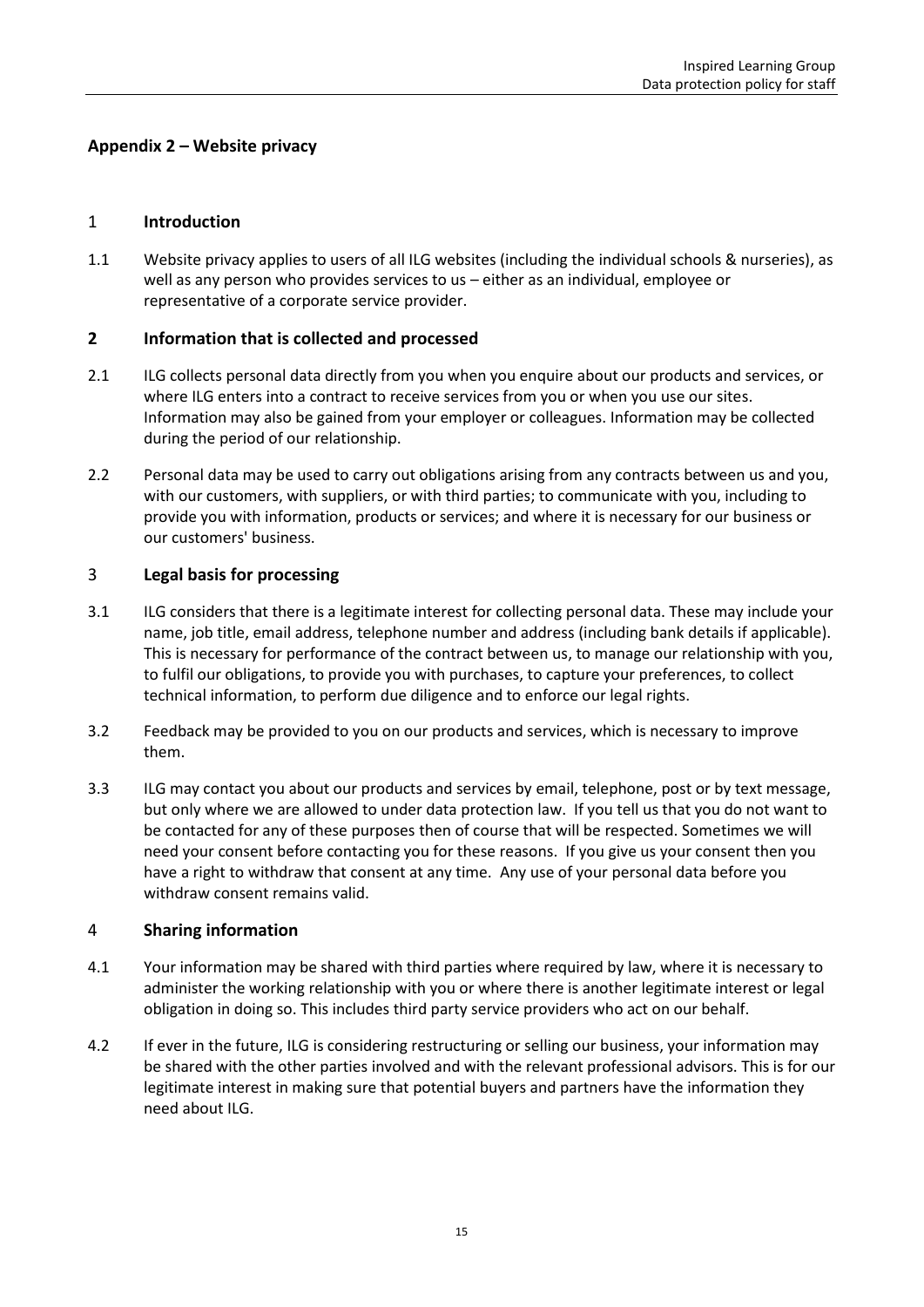#### 5 **Retention**

- 5.1 Personal data is usually only retained for as long as necessary to fulfil the purposes it was collected for, including for the purposes of satisfying any legal, accounting, or reporting requirements.
- 5.2 To determine the appropriate retention period for personal data, ILG considers the amount, nature and sensitivity of the personal data, the potential risk of harm from unauthorised use or disclosure of your personal data, the purposes for which your personal data is being processed, and whether this can be achieved through other means, and the applicable legal requirements.
- 5.3 For anyone who has a contract with ILG, information is typically kept for six or twelve years after the contract is finished. This does not apply to any parental contracts for the education of their children.

#### 6 **Website cookies**

6.1 Cookies are used in order to improve your experience of our websites, and for their improvement. When accessing our websites, a message will appear at the bottom of the home page stating that the site uses cookies. For further details, select 'Find out more'.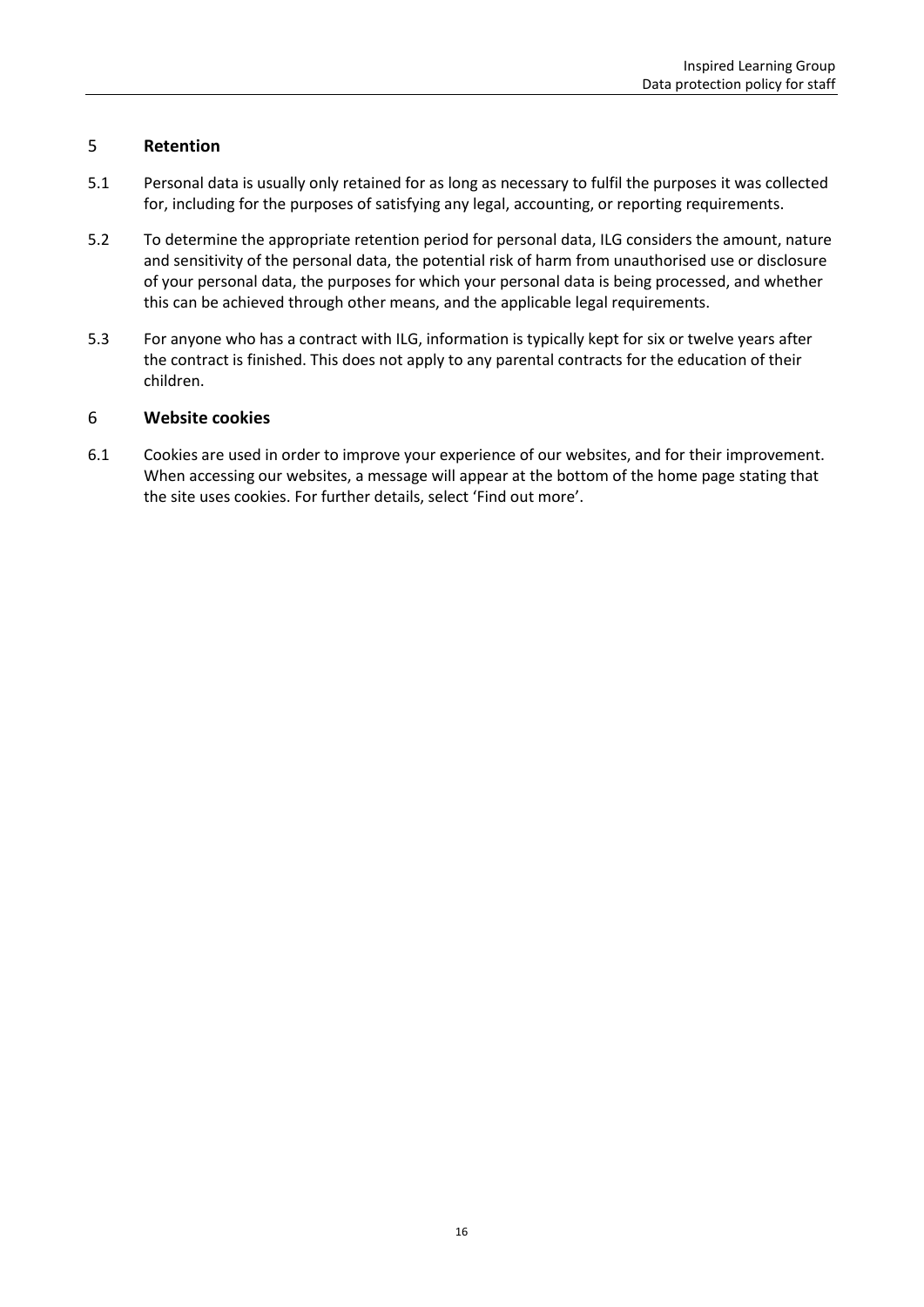#### <span id="page-16-0"></span>**Appendix 3 – Data breaches**

#### 1 **Introduction**

- 1.1 ILG understands the importance of keeping personal data secure and of effectively dealing with data breaches. This is essential for maintaining the trust of staff, pupils and parents when ILG uses their information.
- 1.2 In the event of a data breach, the policy on Information Security will be applied. This document outlines brief procedures for staff on how to recognise and deal with a data breach.
- 1.3 ILG is required to report certain breaches to the Information Commissioner's Office (ICO) and to data subjects under the General Data Protection Regulation (GDPR). There are strict timescales for reporting breaches, which are outlined in the Information Security policy.

#### 2 **Immediate action following a data breach**

- Inform the Chief Privacy Officer.
- The Data Protection Co-ordinator and Chief Privacy Officer will work together to Identify what personal data is at risk, and what measures can be taken to prevent the breach from worsening, eg. changing passwords / access codes, segregating the information held on ILG's systems.
- They will arrange for any compromised data to be recovered, with the assistance of ILG's IT consultants, for example use backups to restore data.
- The Chief Privacy Officer will consider whether outside agencies need to be informed as a matter of urgency e.g. the police in the event of a burglary or Children's Services where the breach may lead to serious harm being caused to a pupil.
- The Chief Privacy Officer will consider whether any affected individuals should be told about the breach straight away. For example, so that they may take action to protect themselves or because they would find out about the breach from another source. This is different to the mandatory notification to individuals, which does not need to be an immediate notification.

#### 3 **What is a data breach?**

- 3.1 A data breach is a breach of security which leads to the loss of personal data; the accidental or unlawful destruction of personal data; the disclosure of personal data to an unauthorised third party; the unlawful or accidental alteration of personal data; or unauthorised access to personal data.
- 3.2 Personal data is information:
	- 3.2.1 from which a living person can be identified (either from the information itself or when combined with other information likely to be used to identify the person); and
	- 3.2.2 which relates that person.
- 3.3 The following are examples of personal data held by ILG:
	- 3.3.1 names and contact details of pupils, parents and staff;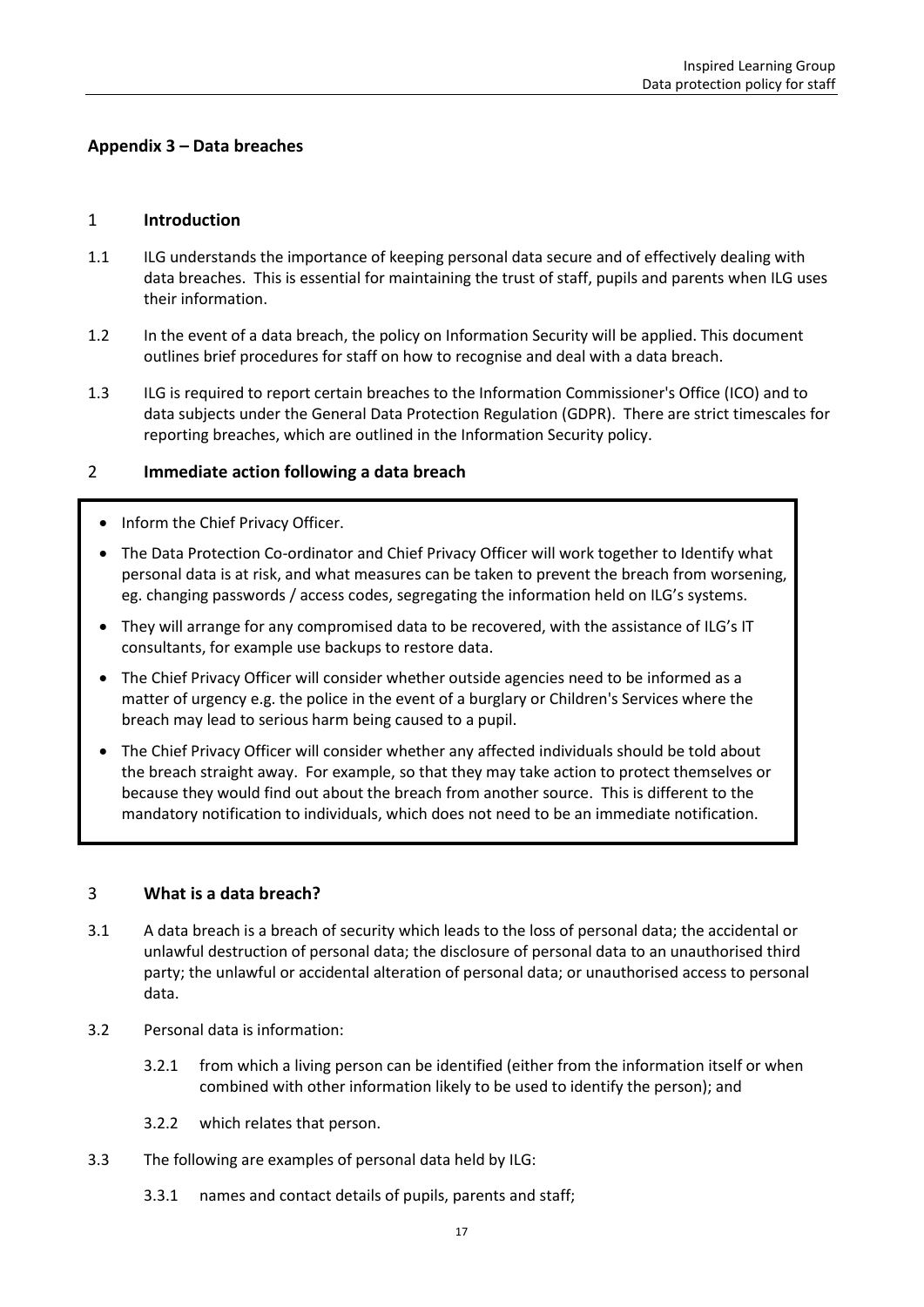- 3.3.2 financial information about parents and staff;
- 3.3.3 pupil exam results;
- 3.3.4 safeguarding information about a particular family;
- 3.3.5 information about pupil behaviour and attainment; and
- 3.3.6 a pupil or staff member's medical information.
- 3.4 If staff are in any doubt as to whether an incident constitutes a data breach, they must speak to their Data Protection Co-ordinator immediately, who will inform the Chief Privacy Officer.